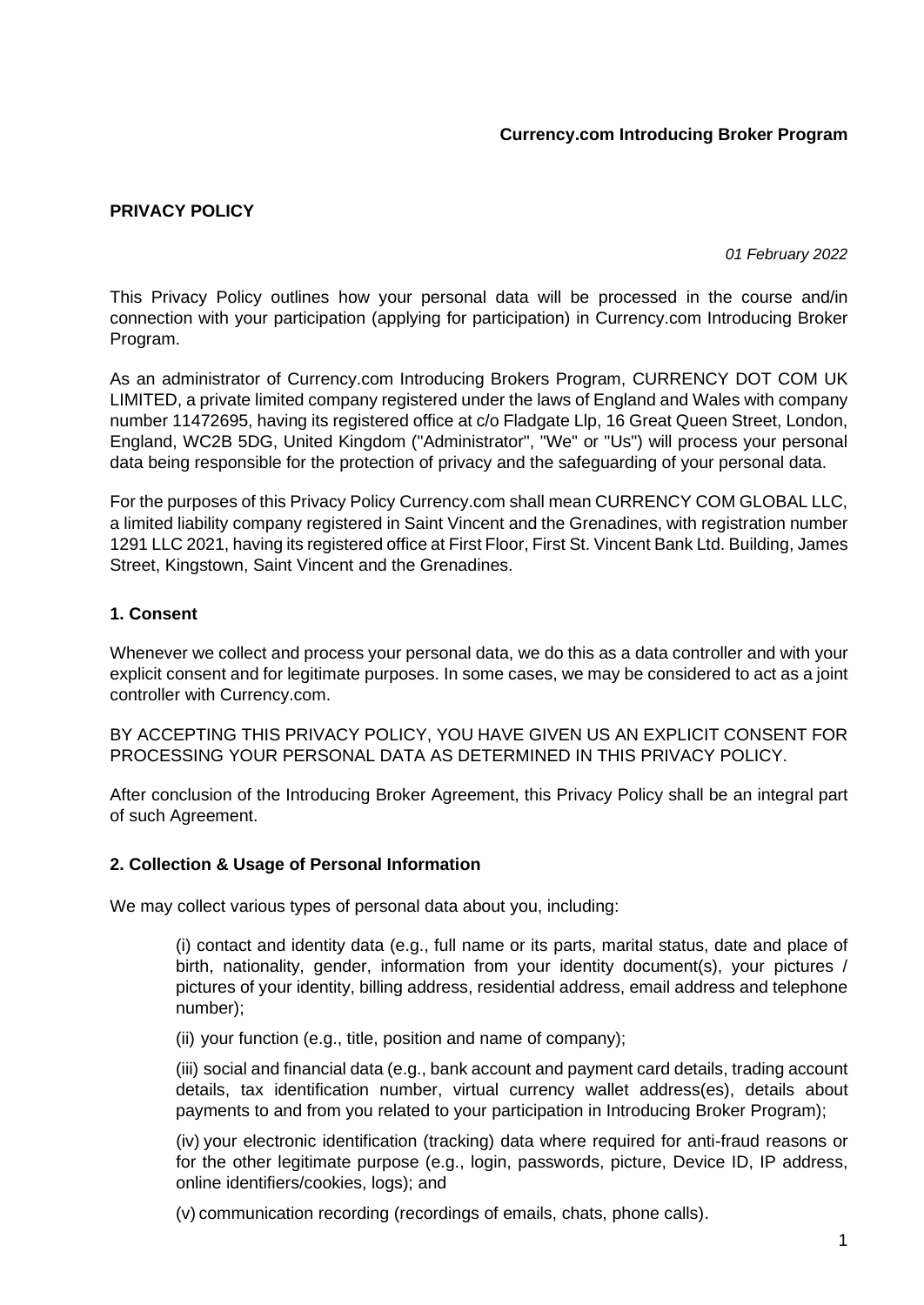We may also collect certain demographic information, including education, occupation, etc. We neither collect nor process any sensitive data, including data concerning racial or ethnic origin, political convictions, religious or philosophical beliefs, participation in associations or trade unions, health, personal life, as well as data relevant to criminal prosecutions or convictions.

We may collect information in a form that does not, on its own, allow to identify any specific individual (i.e., not personally identifiable information), including such information as language, zip code, area code, location, and the time zone. We may collect, use, transfer, and disclose such not personally identifiable information for whatever legal purpose this information may serve as long as it is not traceable to the original owner and therefore not categorised as personal data.

We may collect the necessary personal data for any legitimate purpose related to our business relations according to the Introducing Broker Agreement. We always process your personal data for a specific purpose and only process the personal data which is relevant to achieve that purpose.

We will only process your personal data if:

(i) we have obtained your prior consent;

(ii) the processing is necessary to perform our contractual obligations towards you or to take pre-contractual step (e.g., considering your application for participation in Introducing Broker Program);

(iii) the processing is necessary to comply with our legal or regulatory obligations and/or legal or regulatory obligations of the Group; or

(iv) the processing is necessary for our legitimate interests and does not unduly affect your interests or fundamental rights and freedoms.

We also collect the necessary information to ensure our compliance with the applicable laws and regulations.

# **3. Protection of Personal Information**

Any personal information provided by you to the Administrator will be treated as confidential and shared only within the Group and will only be disclosed to a third party taking in account the principle of data minimisation (only the necessary info) or under any regulatory or legal proceedings. In case such disclosure is required to be made by law and/or any regulatory authority, it will be made on a 'need-to-know' basis, unless otherwise instructed by the law and/or regulatory authority. Under such circumstances, the Administrator will expressly inform the third party of the confidential nature of the information. For the purposes of this Privacy Policy term "Group" shall mean collectively, the Administrator, Currency.com and (a) any entity controlled, directly or indirectly, by the Administrator or Currency.com; (b) any entity that controls the Administrator or Currency.com, directly or indirectly; or (c) any entity, directly or indirectly, under common control with the Administrator or Currency.com, where "control" of any entity means ownership of 20% or more of voting rights of such entity.

# **4. Group, Partners and Non-Affiliated Third Parties**

We may share information within the Group, partners and non-affiliated third parties in the event such information is reasonably required by the relevant party for purposes related to the Introducing Broker Program. In case any information is shared we will do so in full compliance with the applicable data protection regulations.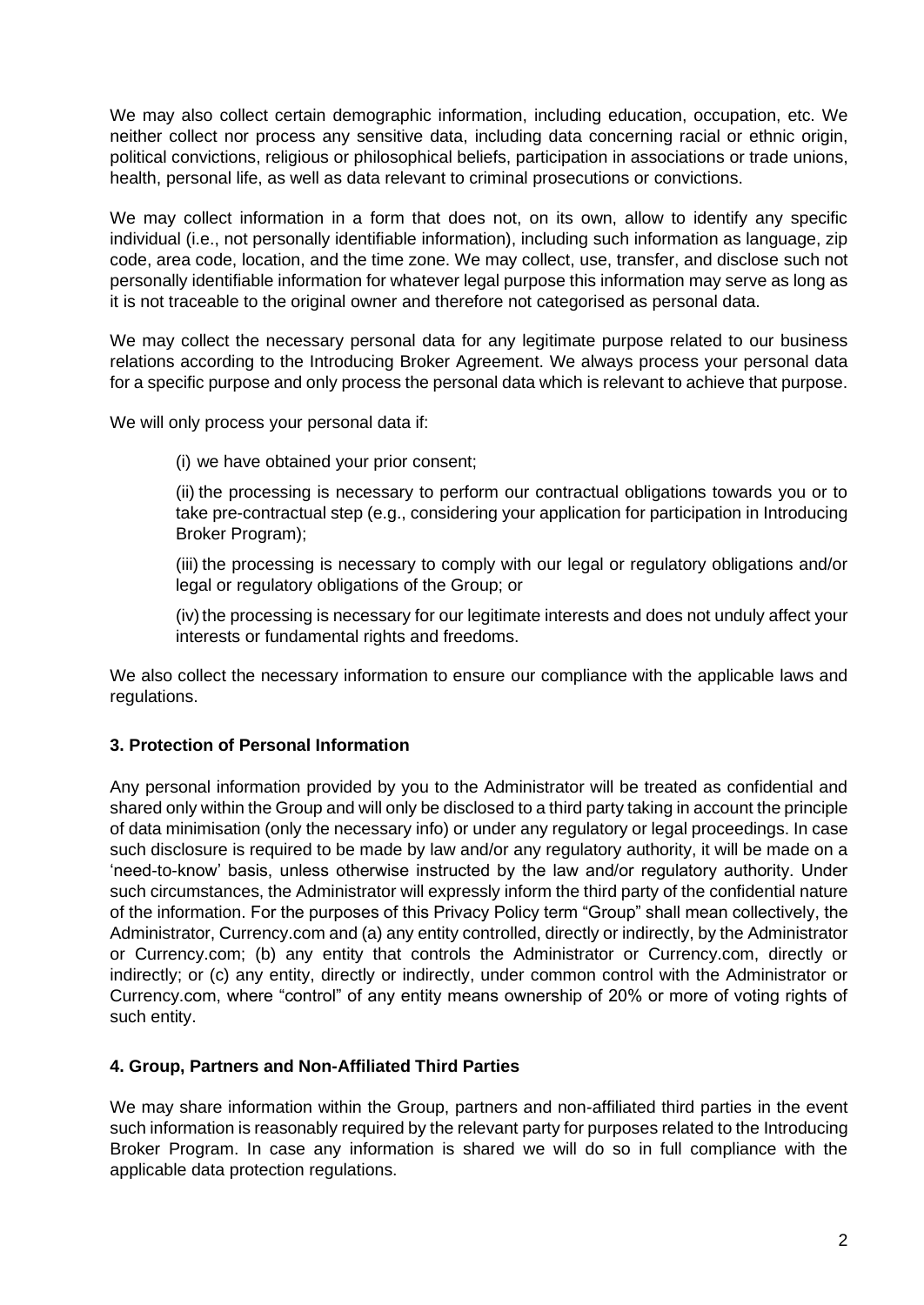Your personal information may be passed on to the Group, our partners or non-affiliated third parties particularly where

(i) required by law or obligatory (e.g., within the scope of a tax audit by the tax authorities or as part of efforts to prevent money laundering);

(ii) it may be necessary to pass on your personal information in order to protect your interests or our interests or to fulfil our contractual obligations;

(iii) we integrate external service providers into our internal processes.

Your personal data can be accessed by or transferred particularly to the following categories of recipients:

(i) our personnel (including personnel, departments or other companies of the Group);

(ii) our independent agents;

(iii) our other suppliers and services providers that provide services and products to us (e.g., payment service providers, banks, customer support and marketing services providers);

(iv) our IT systems providers, cloud service providers, database providers and consultants;

(v) any third party to whom we assign or novate any of our rights or obligations.

All the mentioned parties only get the minimum amount of personal data they need for their specific purposes related to the Introducing Broker Program.

All the parties with which the Administrator shares personal information are required to protect such personal information in accordance with all relevant laws & regulations and in a manner similar to the way the Administrator protects the same. The Administrator will not share personal information with third parties which are considered as not being able to secure the required level of protection.

The personal data we collect from you may be processed, accessed or stored in a country outside the UK, which may not offer the same level of protection of personal data.

If we transfer your personal data to external companies in other jurisdictions, we will make sure to protect your personal data by

- (i) applying the level of protection required under the local data protection/privacy laws applicable to the UK,
- (ii) acting in accordance with our policies and standards and,
- (iii) only transferring your personal data on the basis of standard contractual clauses approved by the European Commission - for subjects located in the European Economic Area, unless otherwise specified.

### **5. Contacting**

From time to time the Administrator may contact you by email or other applicable means of communication and we may keep a record of such communications for lawful and legitimate business purposes. The relevant records will be our sole property and you accept that they will constitute evidence of the communications between us and will be kept for as long as necessary to reach the purposes they were initially made for.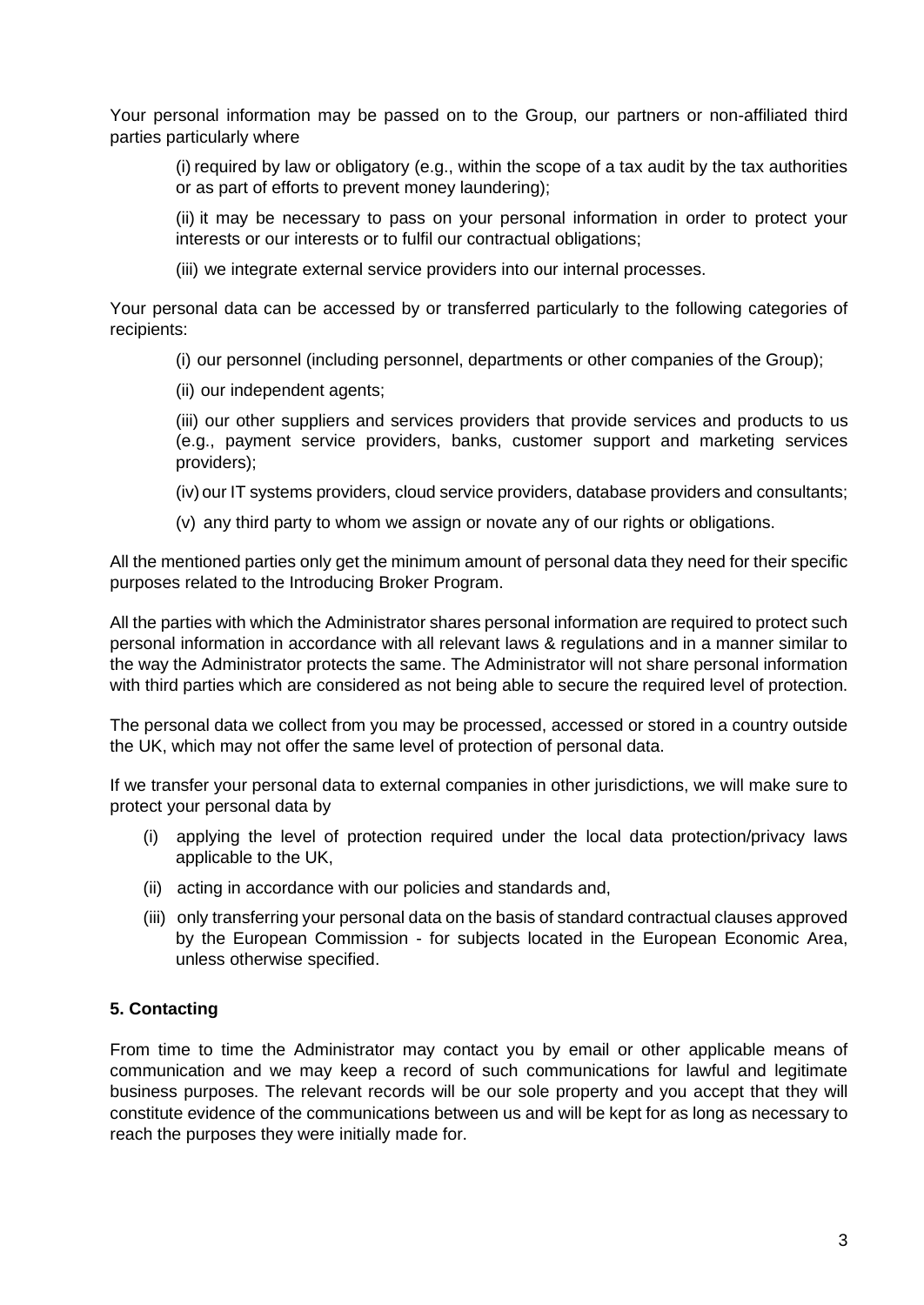# **6. Storage**

We store the gathered personal information for as long as necessary to fulfil the purposes we collected it for, including for the purposes of satisfying any legal, regulatory, accounting or reporting requirements relating to the Administrator and/or Currency.com. We may retain your personal data for a longer period in the event of a complaint or if we reasonably believe there is a prospect of litigation in respect to our relationship with you.

To determine the appropriate retention period for personal data, we consider the amount, nature and sensitivity of the personal data, the potential risk of harm from unauthorised use or disclosure of your personal data, the purposes for which we process your personal data and whether we can achieve those purposes through other means, and the applicable legal, regulatory, tax, accounting or other requirements.

In some circumstances you can ask us to delete your data – please see section 7 below for further information about this.

In some circumstances we can anonymise your personal data (so that it can no longer be associated with you) for research or statistical purposes, in which case we may use this information indefinitely without further notice to you.

## **7. Your Rights**

You have a number of legal rights in relation to the personal data that we hold about you. These rights include:

- (1) the right to unconditionally withdraw your consent to the collection, processing, storage and use of personal information by the Administrator at any time. You are also allowed to partially give consent to specific collection, processing and storage of personal data. However, please note that we may still be entitled to process your personal data if we have another legitimate reason (other than consent) for doing so;
- (2) the right to request that we erase your personal data in certain circumstances. However, please note that there may be circumstances in which you ask us to erase your personal data, but we are legally entitled to retain it;
- (3) the right to rectify your personal details on your request;
- (4) the right to object to processing after giving us consent to collect, process and store your personal data. This may result in ending the business relationship with us. Again, there may be circumstances where you object to, or ask us to restrict, our processing of your personal data but we are legally entitled to either continue processing your personal data and / or to refuse that request;
- (5) the right to know about own personal information collected, how it's used and shared as well as obtain information regarding the processing of your personal data and access to the personal data which we hold about you;
- (6) in some circumstances, the right to receive some personal data in a structured, commonly used and machine-readable format and/or request that we transmit those data to a third party where this is technically feasible. Please note that this right only applies to personal data which you have provided to us;